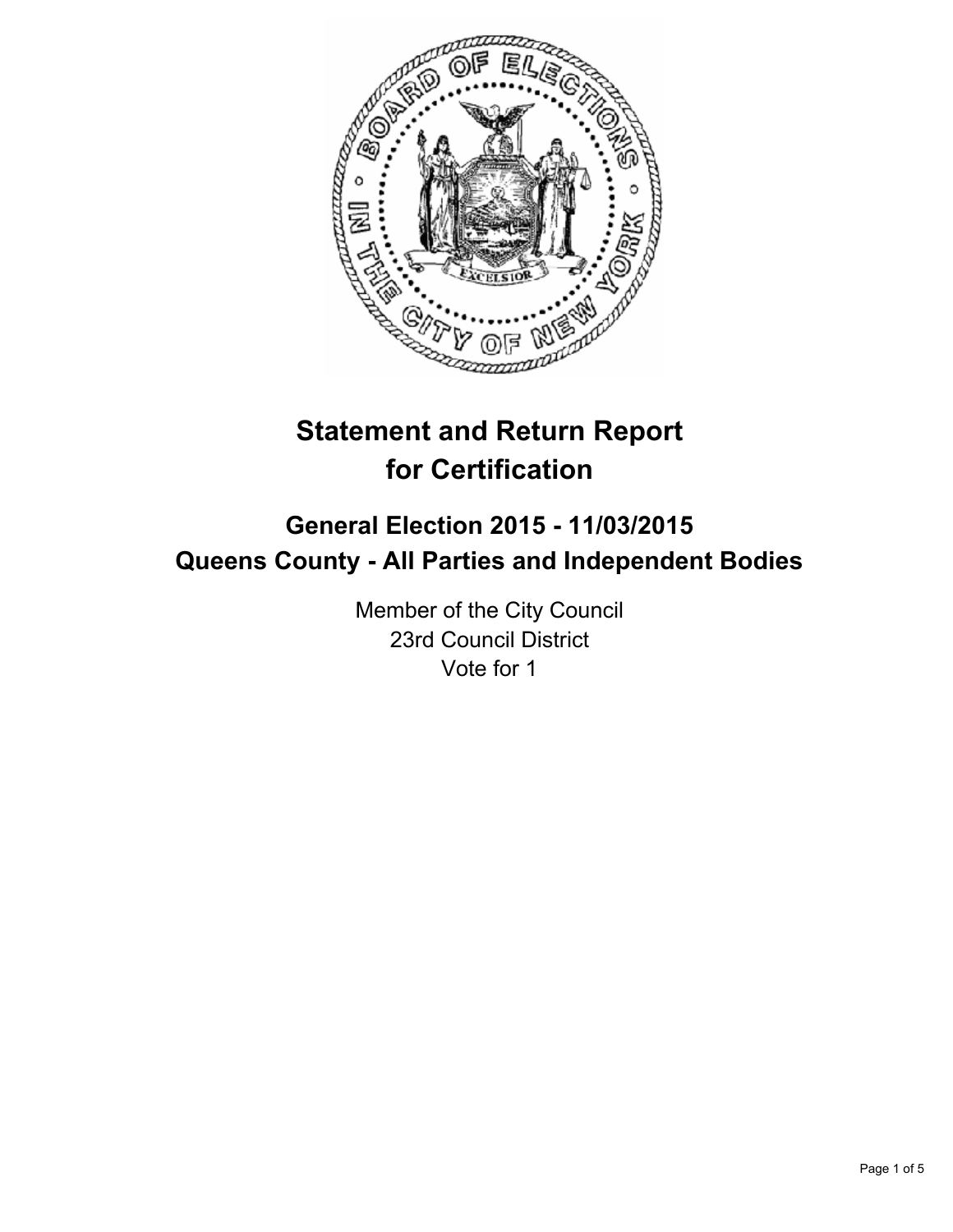

## **Assembly District 24**

| <b>PUBLIC COUNTER</b>                                    | 3,540 |
|----------------------------------------------------------|-------|
| <b>EMERGENCY</b>                                         | 0     |
| ABSENTEE/MILITARY                                        | 171   |
| <b>AFFIDAVIT</b>                                         | 9     |
| <b>Total Ballots</b>                                     | 3,720 |
| Less - Inapplicable Federal/Special Presidential Ballots | 0     |
| <b>Total Applicable Ballots</b>                          | 3,720 |
| BARRY S. GRODENCHIK (DEMOCRATIC)                         | 2,165 |
| JOSEPH R. CONCANNON (REPUBLICAN)                         | 945   |
| JOSEPH R. CONCANNON (CONSERVATIVE)                       | 278   |
| REBECCA D. LYNCH (WORKING FAMILIES)                      | 282   |
| JOSEPH R. CONCANNON (REFORM)                             | 25    |
| <b>BOB FREDRICH (WRITE-IN)</b>                           | 1     |
| UNCOUNTED WRITE-IN PER STATUTE (WRITE-IN)                | 1     |
| WILLIAM J HENDRICK JR. (WRITE-IN)                        | 1     |
| <b>Total Votes</b>                                       | 3,698 |
| Unrecorded                                               | 22    |

## **Assembly District 25**

| PUBLIC COUNTER                                           | 1,656 |
|----------------------------------------------------------|-------|
| <b>EMERGENCY</b>                                         | 0     |
| ABSENTEE/MILITARY                                        | 72    |
| AFFIDAVIT                                                | 8     |
| <b>Total Ballots</b>                                     | 1,736 |
| Less - Inapplicable Federal/Special Presidential Ballots | 0     |
| <b>Total Applicable Ballots</b>                          | 1,736 |
| BARRY S. GRODENCHIK (DEMOCRATIC)                         | 918   |
| JOSEPH R. CONCANNON (REPUBLICAN)                         | 453   |
| JOSEPH R. CONCANNON (CONSERVATIVE)                       | 154   |
| REBECCA D. LYNCH (WORKING FAMILIES)                      | 173   |
| JOSEPH R. CONCANNON (REFORM)                             | 15    |
| TONY AVELLA (WRITE-IN)                                   | 1     |
| UNATTRIBUTABLE WRITE-IN (WRITE-IN)                       | 2     |
| <b>Total Votes</b>                                       | 1,716 |
| Unrecorded                                               | 20    |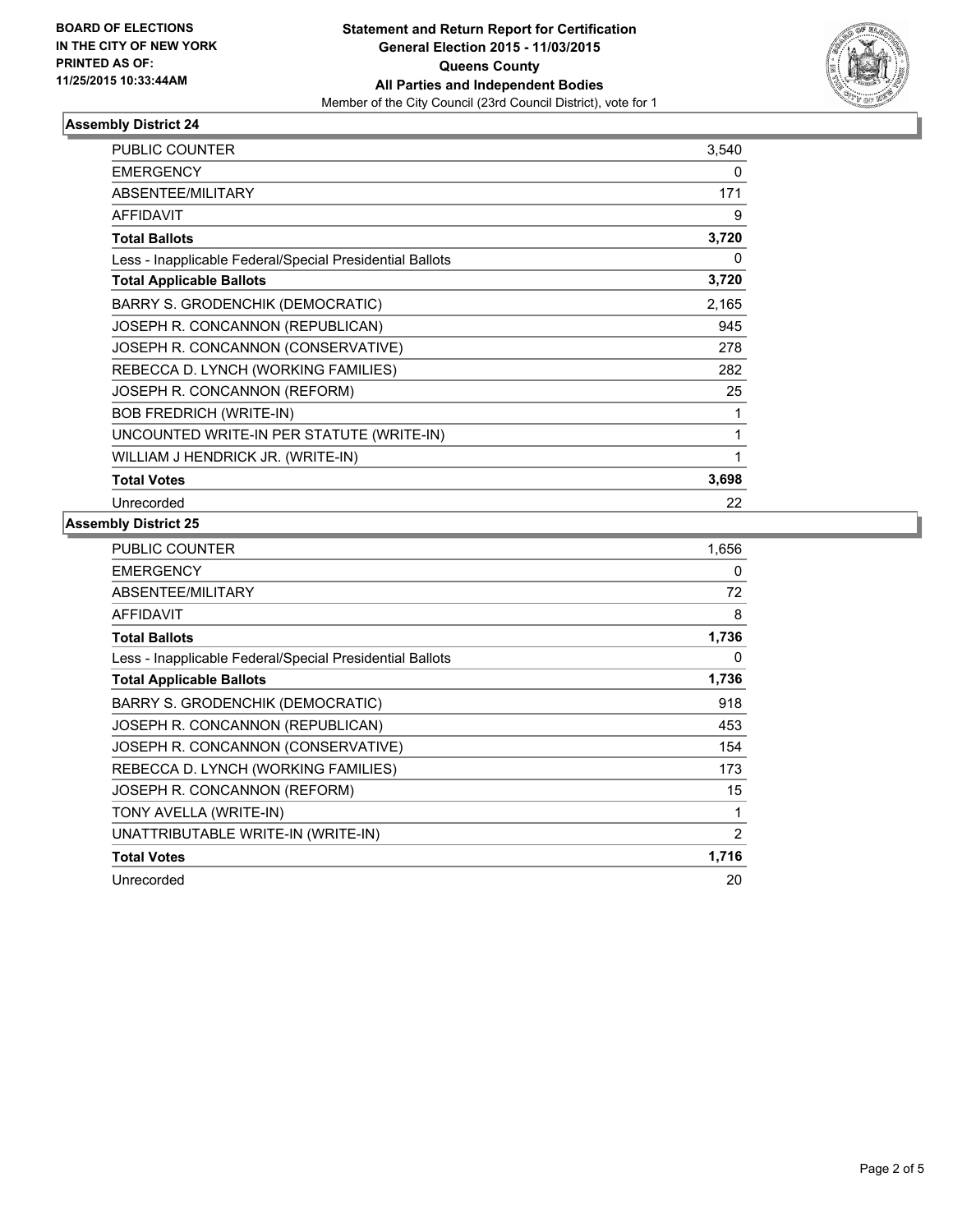

#### **Assembly District 26**

| <b>PUBLIC COUNTER</b>                                    | 2,050 |
|----------------------------------------------------------|-------|
| <b>EMERGENCY</b>                                         | 0     |
| ABSENTEE/MILITARY                                        | 89    |
| <b>AFFIDAVIT</b>                                         | 12    |
| <b>Total Ballots</b>                                     | 2,151 |
| Less - Inapplicable Federal/Special Presidential Ballots | 0     |
| <b>Total Applicable Ballots</b>                          | 2,151 |
| <b>BARRY S. GRODENCHIK (DEMOCRATIC)</b>                  | 1,281 |
| JOSEPH R. CONCANNON (REPUBLICAN)                         | 570   |
| JOSEPH R. CONCANNON (CONSERVATIVE)                       | 132   |
| REBECCA D. LYNCH (WORKING FAMILIES)                      | 124   |
| JOSEPH R. CONCANNON (REFORM)                             | 13    |
| DEREK JETER (WRITE-IN)                                   | 1     |
| WENDELL FIGUEROA-RUIZ (WRITE-IN)                         | 1     |
| <b>Total Votes</b>                                       | 2,122 |
| Unrecorded                                               | 29    |

#### **Assembly District 29**

| <b>PUBLIC COUNTER</b>                                    | 287 |
|----------------------------------------------------------|-----|
| <b>EMERGENCY</b>                                         | 0   |
| ABSENTEE/MILITARY                                        | 4   |
| AFFIDAVIT                                                | 4   |
| <b>Total Ballots</b>                                     | 295 |
| Less - Inapplicable Federal/Special Presidential Ballots | 0   |
| <b>Total Applicable Ballots</b>                          | 295 |
| <b>BARRY S. GRODENCHIK (DEMOCRATIC)</b>                  | 214 |
| JOSEPH R. CONCANNON (REPUBLICAN)                         | 39  |
| JOSEPH R. CONCANNON (CONSERVATIVE)                       | 14  |
| REBECCA D. LYNCH (WORKING FAMILIES)                      | 23  |
| JOSEPH R. CONCANNON (REFORM)                             | 0   |
| <b>Total Votes</b>                                       | 290 |
| Unrecorded                                               | 5   |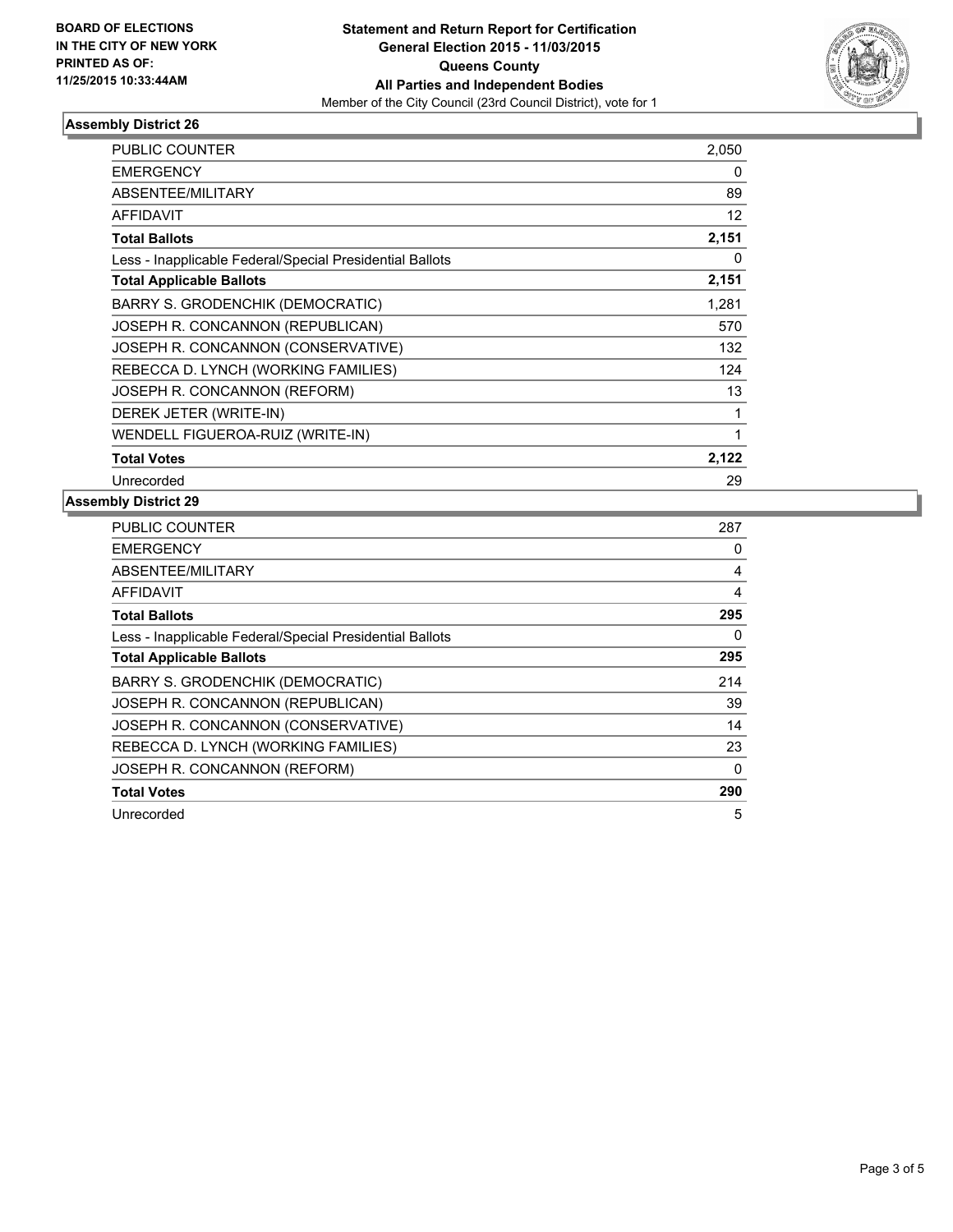

## **Assembly District 33**

| PUBLIC COUNTER                                           | 3,287 |
|----------------------------------------------------------|-------|
| <b>EMERGENCY</b>                                         | 0     |
| <b>ABSENTEE/MILITARY</b>                                 | 107   |
| <b>AFFIDAVIT</b>                                         | 9     |
| <b>Total Ballots</b>                                     | 3,403 |
| Less - Inapplicable Federal/Special Presidential Ballots | 0     |
| <b>Total Applicable Ballots</b>                          | 3,403 |
| BARRY S. GRODENCHIK (DEMOCRATIC)                         | 1,578 |
| JOSEPH R. CONCANNON (REPUBLICAN)                         | 1,209 |
| JOSEPH R. CONCANNON (CONSERVATIVE)                       | 362   |
| REBECCA D. LYNCH (WORKING FAMILIES)                      | 185   |
| JOSEPH R. CONCANNON (REFORM)                             | 33    |
| UNATTRIBUTABLE WRITE-IN (WRITE-IN)                       | 1     |
| <b>Total Votes</b>                                       | 3,368 |
| Unrecorded                                               | 35    |